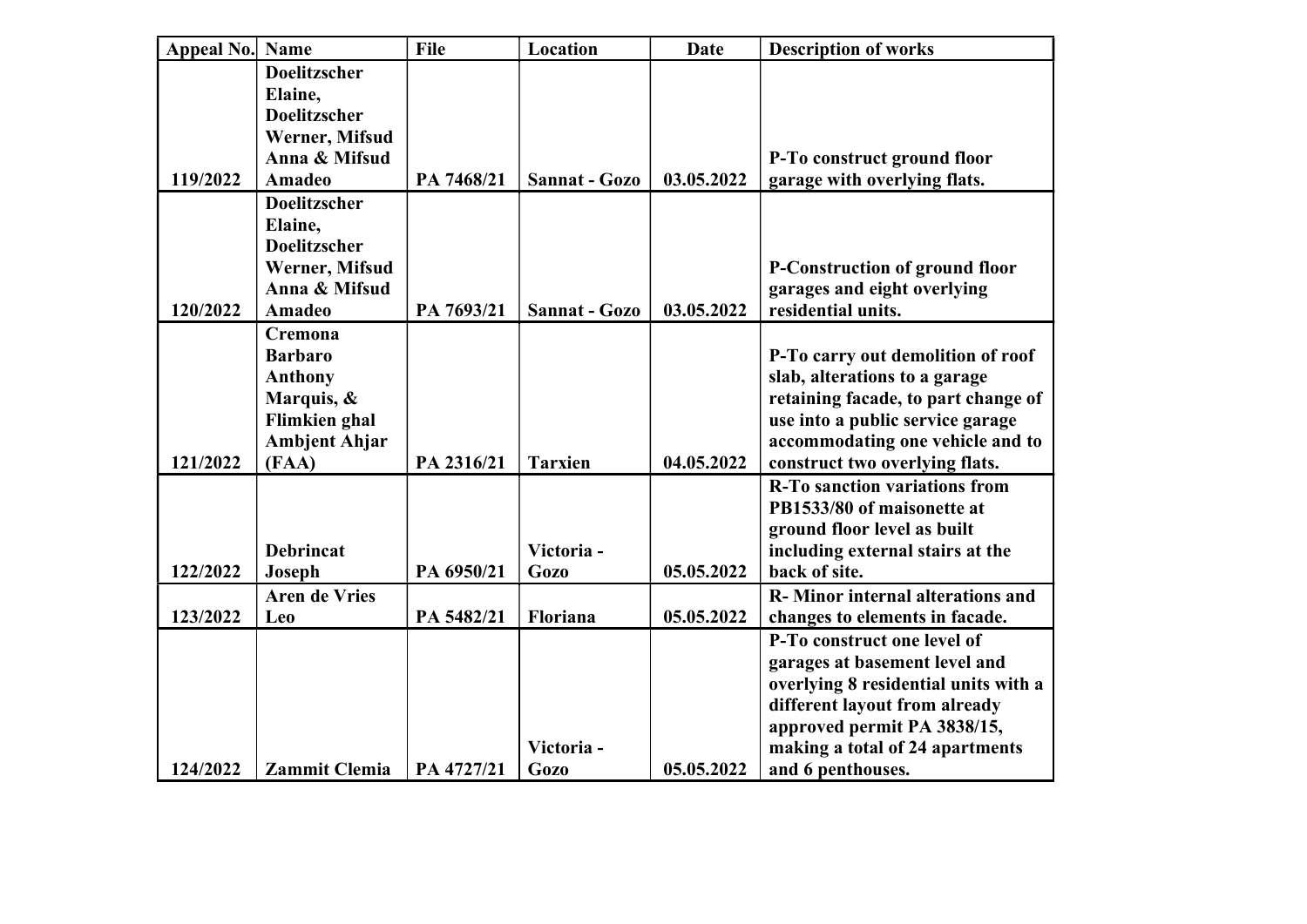| 125/2022 | <b>Grech Ryan</b>                               | PA 5975/21      | Gudja                    | 06.05.2022 | R-Sanctioning of the construction<br>of a lightweight structure pigeon<br>loft and food store over a masonry<br>base including fixing of timber<br>gate, highering of rubble wall, and<br>masonry pilasters. Further timber<br>cladding to gate. |
|----------|-------------------------------------------------|-----------------|--------------------------|------------|--------------------------------------------------------------------------------------------------------------------------------------------------------------------------------------------------------------------------------------------------|
|          | Miceli Demajo                                   |                 |                          |            |                                                                                                                                                                                                                                                  |
|          | Anthony,<br>Chetcuti                            |                 |                          |            |                                                                                                                                                                                                                                                  |
|          | Carmelo,                                        |                 |                          |            |                                                                                                                                                                                                                                                  |
|          | <b>Chetcuti</b>                                 |                 |                          |            |                                                                                                                                                                                                                                                  |
|          | Pauline,                                        |                 |                          |            |                                                                                                                                                                                                                                                  |
|          | <b>Lenicker Daniel,</b><br><b>Muscat Gemma,</b> |                 |                          |            |                                                                                                                                                                                                                                                  |
|          | <b>Muscat Joan,</b>                             |                 |                          |            | P-Change of use from garage to<br>child care centre Class 2C, minor                                                                                                                                                                              |
|          | <b>Muscat Frans,</b>                            |                 |                          |            | interior and exterior alterations                                                                                                                                                                                                                |
| 126/2022 | <b>Mangion Claire</b>                           | PA 0914/21      | <b>Mosta</b>             | 11.05.2022 | and installation of new sign                                                                                                                                                                                                                     |
| 127/2022 | Vella John                                      | EC 034/22       | Xewkija                  | 12.05.2022 | $E-$                                                                                                                                                                                                                                             |
| 128/2022 | Road<br>Construction<br>Company<br>Limited      | IF1133/21-<br>N | Victoria-<br><b>Gozo</b> | 12.05.2022 | $B-$                                                                                                                                                                                                                                             |
|          |                                                 |                 |                          |            | P-To demolish existing wall, to<br>construct semi-detached house                                                                                                                                                                                 |
|          |                                                 |                 | Victoria-                |            | with reservoir and swimming pool<br>at basement, ground and first                                                                                                                                                                                |
| 129/2022 | <b>Zammit Clemia</b>                            | PA 3893/20      | <b>Gozo</b>              | 24.03.2022 | floor level                                                                                                                                                                                                                                      |
|          |                                                 |                 |                          |            | R-To construct a cowshed and<br>cow farm and ancillary facilities                                                                                                                                                                                |
|          |                                                 |                 |                          |            | including the installation of a gate                                                                                                                                                                                                             |
| 130/2022 | <b>Grixti Aldo</b>                              | PA 0804/21      | <b>Naxxar</b>            | 18.05.2022 | within the site boundary                                                                                                                                                                                                                         |
|          | Schembri                                        |                 |                          |            | R-To construct semi-detached                                                                                                                                                                                                                     |
| 131/2022 | Carmelo                                         | PA 3838/21      | Dingli                   | 19.05.2022 | dwelling                                                                                                                                                                                                                                         |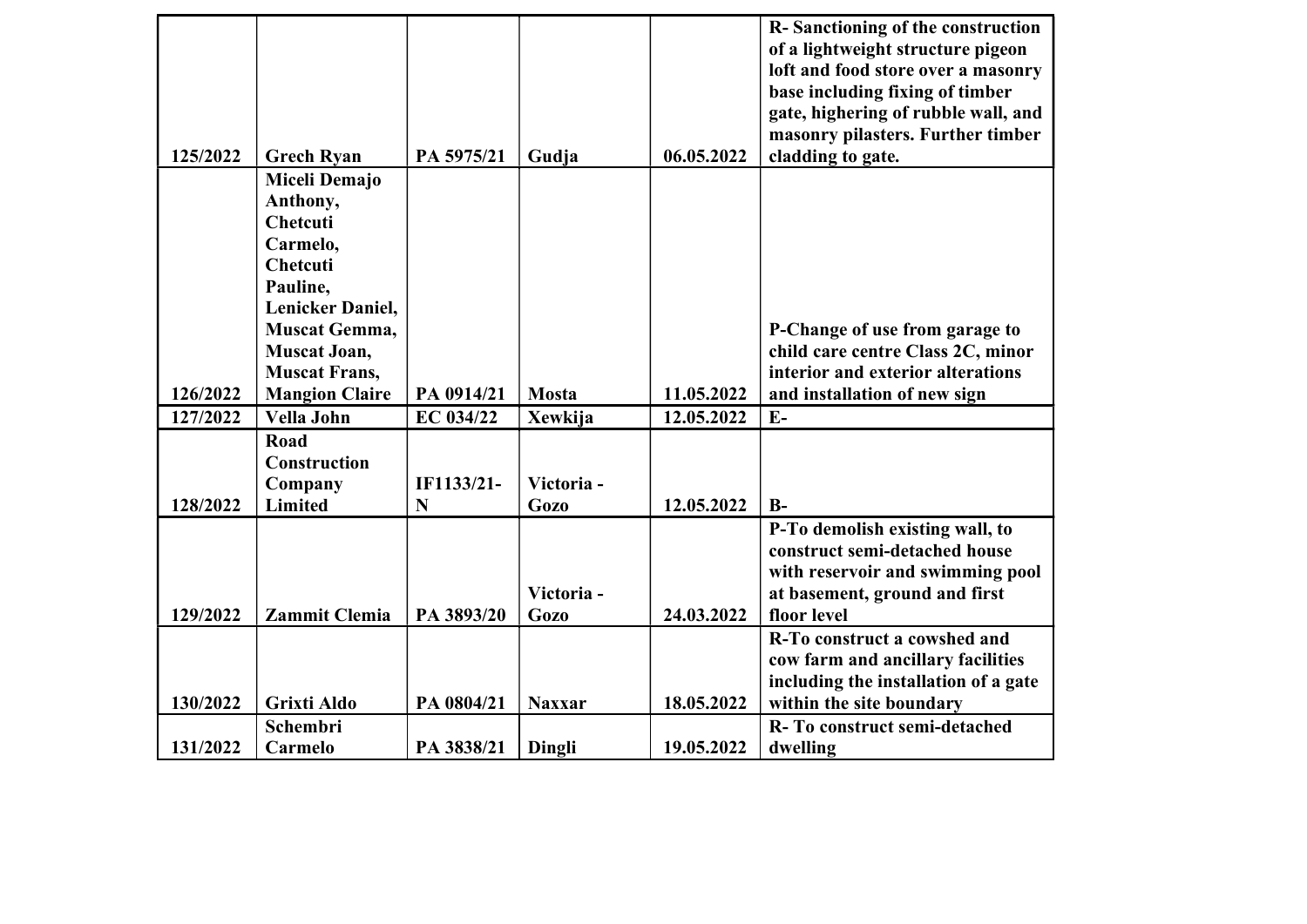|          | <b>Touchstone</b>                               |                  |               |            |                                                                                                                                                                                                                                                                                                                                                                                                                           |
|----------|-------------------------------------------------|------------------|---------------|------------|---------------------------------------------------------------------------------------------------------------------------------------------------------------------------------------------------------------------------------------------------------------------------------------------------------------------------------------------------------------------------------------------------------------------------|
| 132/2022 | Ltd.,                                           | PA 3024/21       | Rabat         | 20.05.2022 | R-To sanction gate                                                                                                                                                                                                                                                                                                                                                                                                        |
|          |                                                 | PA               |               |            |                                                                                                                                                                                                                                                                                                                                                                                                                           |
| 133/2022 | <b>Meli Stephen</b>                             | 25808/21         | Marsascala    | 20.05.2022 | R-To sanction gate                                                                                                                                                                                                                                                                                                                                                                                                        |
|          |                                                 | <b>ECF</b>       |               |            |                                                                                                                                                                                                                                                                                                                                                                                                                           |
| 134/2022 | Vella Kenneth J.                                | 0048/22          | Mellieha      | 20.05.2022 | $E-$                                                                                                                                                                                                                                                                                                                                                                                                                      |
|          |                                                 |                  |               |            | P- Proposed demolition of existing<br>residential dwelling at Triq San<br>Guzepp, partial excavation to<br>accommodate underground<br>reservoir, and construction of a<br>residential block comprising of a<br>street level garage, 11 apartments,<br>1 penthouse, including the<br>installation of a lift. The<br>application also incorporates the<br>development of the air-space at<br>Triq J.Borg. This will include |
| 135/2022 | <b>Mifsud</b><br>Triganza Jean<br><b>Pierre</b> | PA 7136/21       | <b>Msida</b>  | 20.05.2022 | partial demolition of parapet wall<br>and part roofing of existing<br>terrace at fourth floor,<br>construction of 1 apartment and 1<br>penthouse.                                                                                                                                                                                                                                                                         |
|          | Famalco                                         |                  |               |            |                                                                                                                                                                                                                                                                                                                                                                                                                           |
|          | <b>Holdings</b>                                 |                  |               |            |                                                                                                                                                                                                                                                                                                                                                                                                                           |
| 136/2022 | Limited                                         | EC 447/12        | l/o Ghaxaq    | 26.05.2022 | $E-$                                                                                                                                                                                                                                                                                                                                                                                                                      |
| 137/2022 | Din l-Art Helwa<br>& Moviment<br>Graffitti      | PA 2087/21       | Sannat - Gozo | 26.05.2022 | P-To excavate site and construct<br>73 flats and 60 garages                                                                                                                                                                                                                                                                                                                                                               |
|          | <b>Etienne Pierre</b>                           |                  |               |            |                                                                                                                                                                                                                                                                                                                                                                                                                           |
| 138/2022 | <b>Mallia</b>                                   | EC 144/21        | Ghaxaq        | 26.05.2022 | $E-$                                                                                                                                                                                                                                                                                                                                                                                                                      |
|          | <b>Faceworks</b>                                |                  |               |            |                                                                                                                                                                                                                                                                                                                                                                                                                           |
| 139/2022 | Limited                                         | EC 144/21        | Ghaxaq        | 26.05.2022 | $E-$                                                                                                                                                                                                                                                                                                                                                                                                                      |
| 140/2022 | Famalco                                         | <b>EC 144/21</b> | Ghaxaq        | 26.05.2022 | $E-$                                                                                                                                                                                                                                                                                                                                                                                                                      |